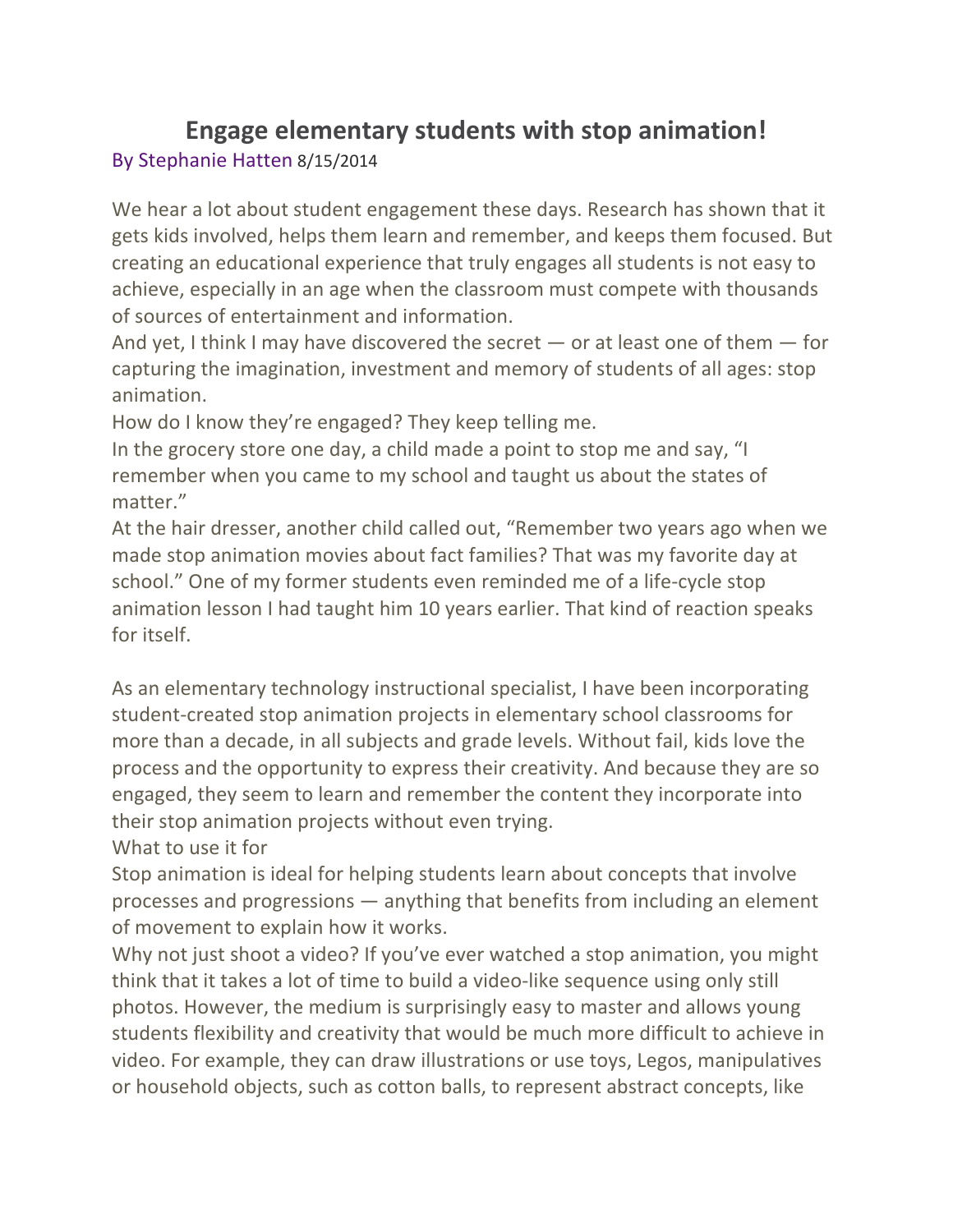molecules or equations, that would be difficult to depict in a regular video. Stop animation is also remarkably versatile. You can use it for just about every subject. Here are a few ideas to spark your imagination:

Science. Countless students have learned about the process of erosion by looking at a static picture in a book, with arrows to represent movement. But if the students can use stop animation to illustrate science vocabulary words, such as *erosion* and *deposition*, these abstract concepts start to have more meaning for them. Other science processes I have taught with stop animation include life cycles, food webs, the process of collecting energy, moon phases, fossilization, planet rotations, and recessive and dominant gene inheritance.

Math. Concepts that involve progression, such as place value and fractions, lend themselves well to stop animation. Students can also use math manipulatives to demonstrate how they solved a word problem. In primary math, students can use stop animation to demonstrate processes such as counting, patterns, addition, subtraction and fact families.

Language arts. In the primary grades, students are asked to practice spelling by sorting objects by the letters they start with. Have them use stop animation to show this sorting. They can also use magnetic letters to show how to create new words. Or they can show letter combinations that result in specific sounds or rhymes, Sesame Street style. Older students can create stop animation book reports or re-enactments of their favorite stories from literature.

Social studies. Have them use dolls, toys, Legos or clay sculptures to re-enact events from a historical figure's life, such as the travels of Lewis and Clark. Stop animation also works well to depict timelines.

How to do it

Stop animation is not as difficult or time consuming as it might seem. The technology tools have changed over the years, and my use of many programs and devices has given me a wealth of experience with the features of various apps and web 2.0 tools that can help with this task. And I have found that, with a little practice, kids of any age can knock out quality projects within a single class period. In fact, check out this video that a ninth grade student created in one hour to introduce elementary school children to the stop animation process.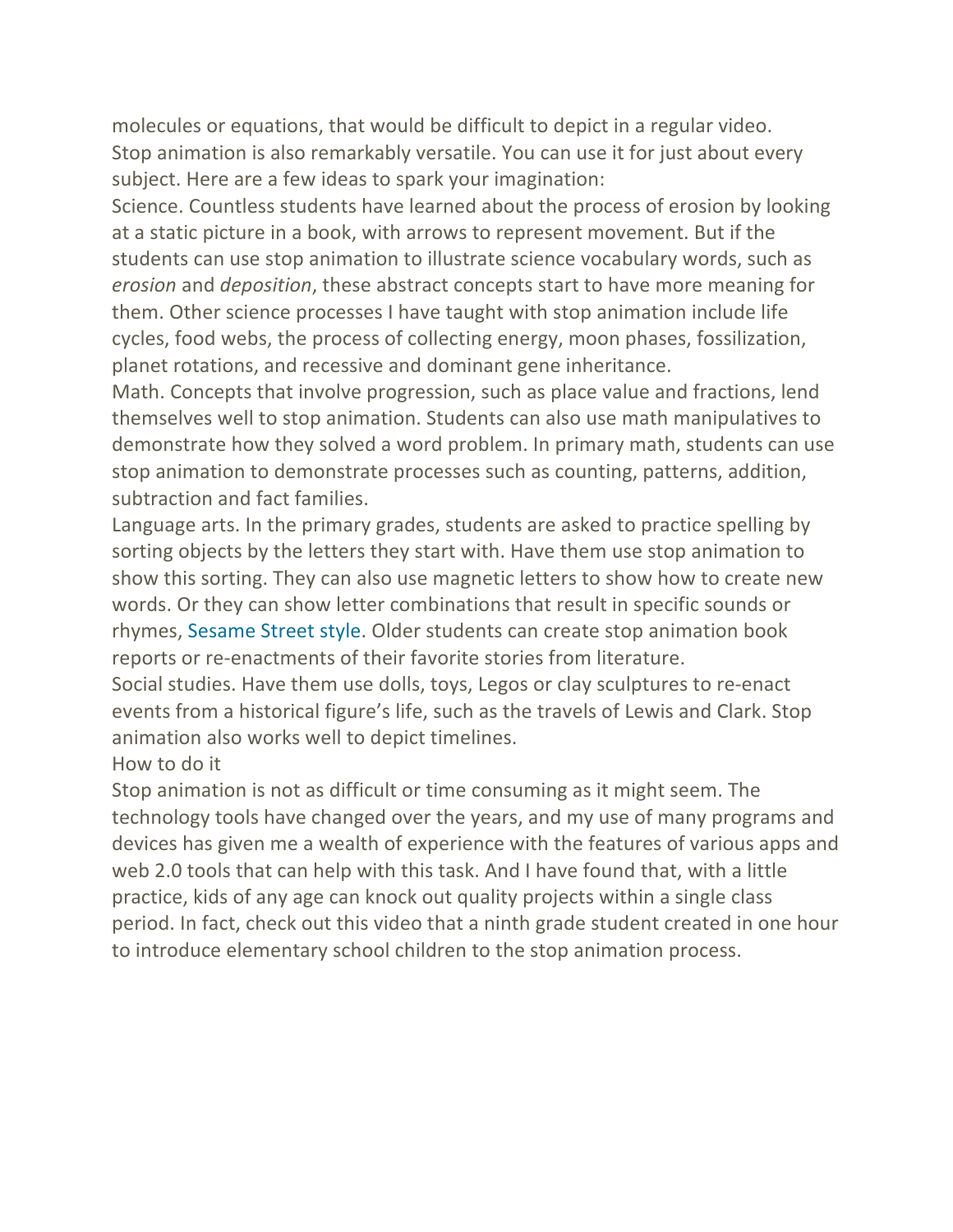Here are some basic steps for using stop animation to help students learn and express their learning about any subject, with tips for making the process as painless as possible:

Choose a stop animation program.

My favorite tool for teaching with stop animation is the Lego Movie Maker app, as it's simple to use. You may be tempted to buy a program with every feature under the sun in an attempt to get your money's worth, but keep in mind that as the number of options increases, so does the level of complexity and the time needed for students to get comfortable with the program. Since classroom time is always limited, learning how to use the program ends up becoming the focus of instruction instead of the content. If you don't have iOS devices for your students, any slide show or movie editing program that allows you to alter the timing of the slides will work.

#### Learn how to use the program.

If you don't have a movie editing expert on your staff for a one-on-one training, just watch one of the many free tutorials, like this one that shows how to use Windows Movie Maker, on the internet. For elementary students, I recommend setting the timing of the slides to around .35. Try creating a few sample movies of your own, both for practice and to build a library of samples the kids can use for inspiration  $-$  which brings us to Step 3: 

Have your students watch sample stop animations.

Show them your masterpieces and/or look for age-appropriate videos on the internet. The topics of the films don't really matter, as the point of this step is for students to see how movement works in a stop animation before they start planning. Without this understanding, they are likely to present a completed project with four pictures that show stages instead of movement. 

Give the students guidelines.

Don't go overboard on these, as students should get a chance to exercise their creativity and make decisions. But you will probably want to give them a time limit for their videos and approve their topics. For younger kids, you may want to give them something specific to address, such as a list of three vocabulary words to cover.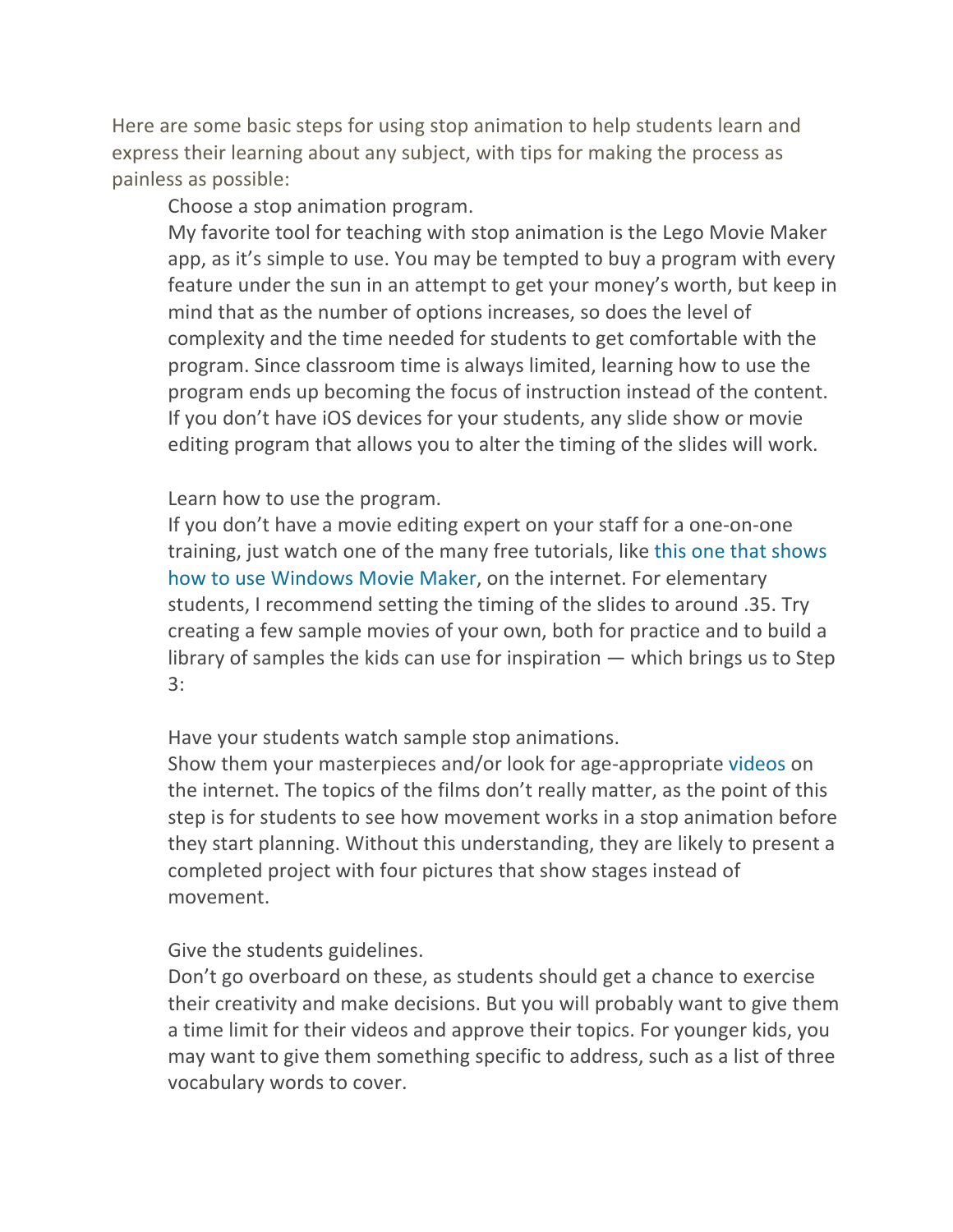## Work in groups.

Collaboration is key, in school and in life. Kids need to figure out how to contribute their individual talents to a team now, as they'll be asked to do it in their future careers. Stop animation requires various skills and proclivities, from creativity and artistic talent to organizational skills and project management. Working in teams lets each of them practice working with others  $-$  and meet the ISTE Standard for Students addressing communication and collaboration  $-$  while getting the chance to shine in their own right.

## Select or create the materials.

My mantra is to keep it simple. You want the kids to be focusing on the content, not a complicated process. I usually have students create a stop animation to start with that shows basic movement, such as the difference of molecule movement in solids, liquids and gasses. Be creative but simple with the materials as well. I make a point to call it *stop animation*, because when I used to say *clay animation*, I saw teachers tense up as they thought of the mess. Students do not have to spend hours creating materials, and messes are not necessary. Have them use classroom manipulatives to start with. In the solid/liquid/gas example, we used cotton balls.

## Mount the camera.

You can use a standalone digital camera, a tablet or a phone for this project. Document cameras with camera features also work great. You don't need video capabilities, as you will be taking still photos and using the program to stitch them together. The most important thing to accomplish is keeping the camera still, and all you need to for that is a tripod, or even just a stack of books to mount it on.

## Do a run-through.

You can have the students create storyboards for their projects, but these add an extra step and take time. Instead, consider asking them to just act out all of the movements with their materials before they start shooting. Keep reinforcing that smaller movements are better.

#### Publish!